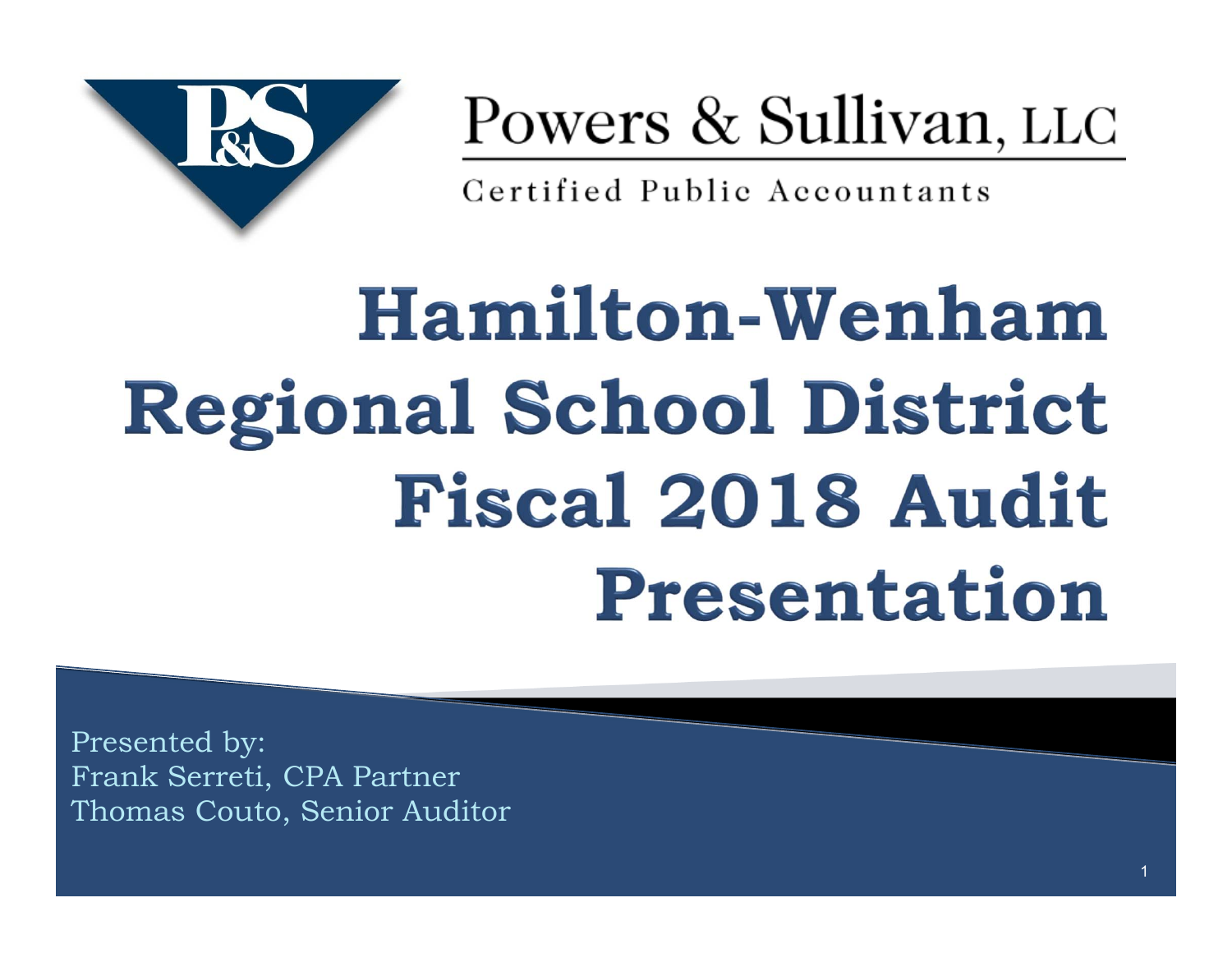

- The principle objective of our work for fiscal 2018 was the expression of our opinion on the District's financial statements.
- We performed our audit in accordance with auditing standards generally accepted in the United States of America, and the standards for financial audits contained in *Government Auditing Standards*, issued by the Comptroller General of the United States.
- Our responsibility is to plan and perform our audit to obtain reasonable, but not absolute, assurance that the financial statements are free of material misstatement and are fairly presented in accordance with U.S. generally accepted accounting principles.
- Management is responsible for the preparation and fair presentation of the financial statements.



#### Powers & Sullivan, LLC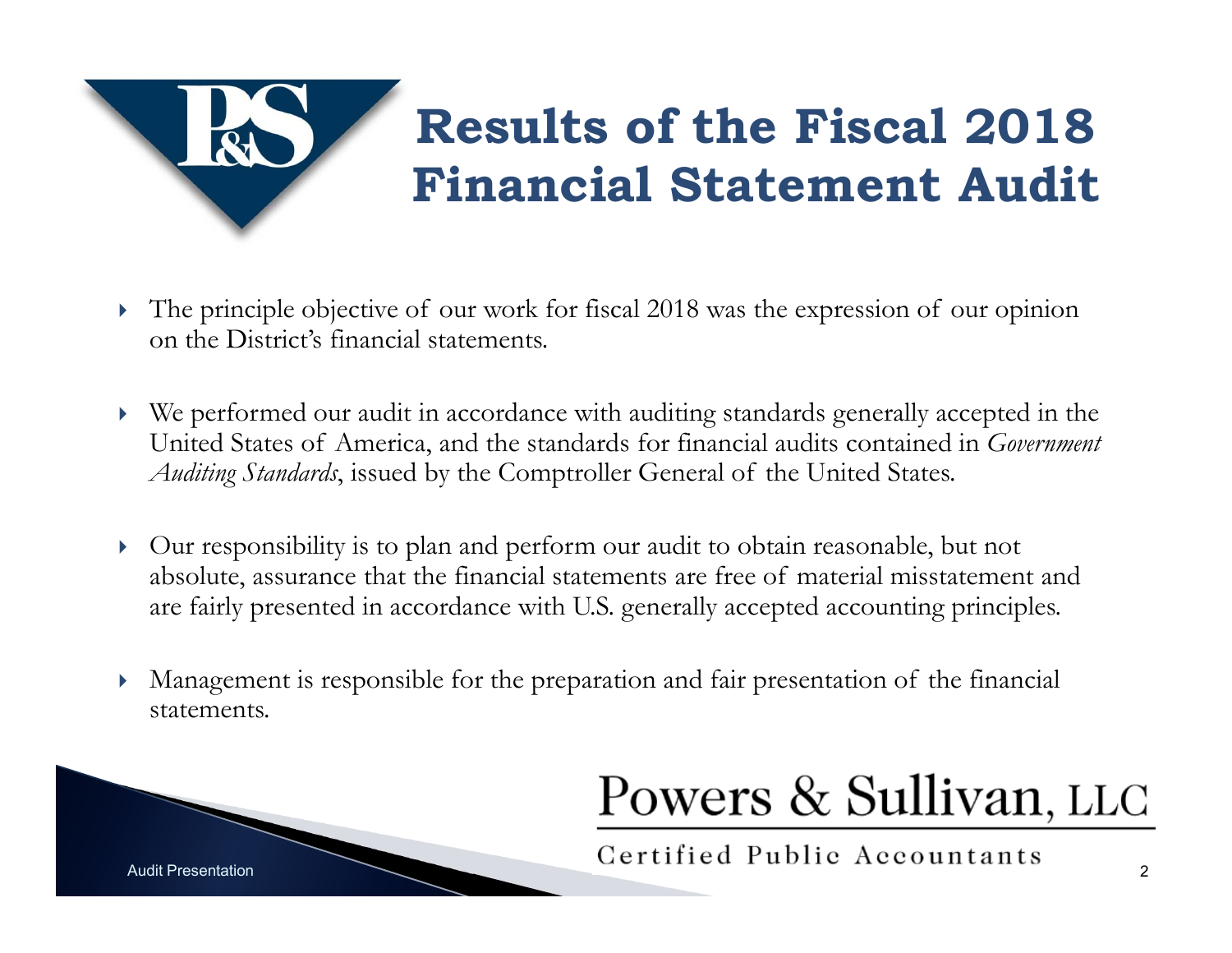

#### **Results of the Fiscal 2018 Financial Statement Audit**

- We met with the District's staff to understand their processes and control systems.
- We tested the amounts and disclosures in the financial statements and assisted with the drafting of financial statements.

#### *RESULTS:*

- $\blacktriangleright$ Based on our audit, we issued an Unmodified Audit Opinion on the District's financial statements.
- $\blacktriangleright$ There were no material proposed audit adjustments.



#### Powers & Sullivan, LLC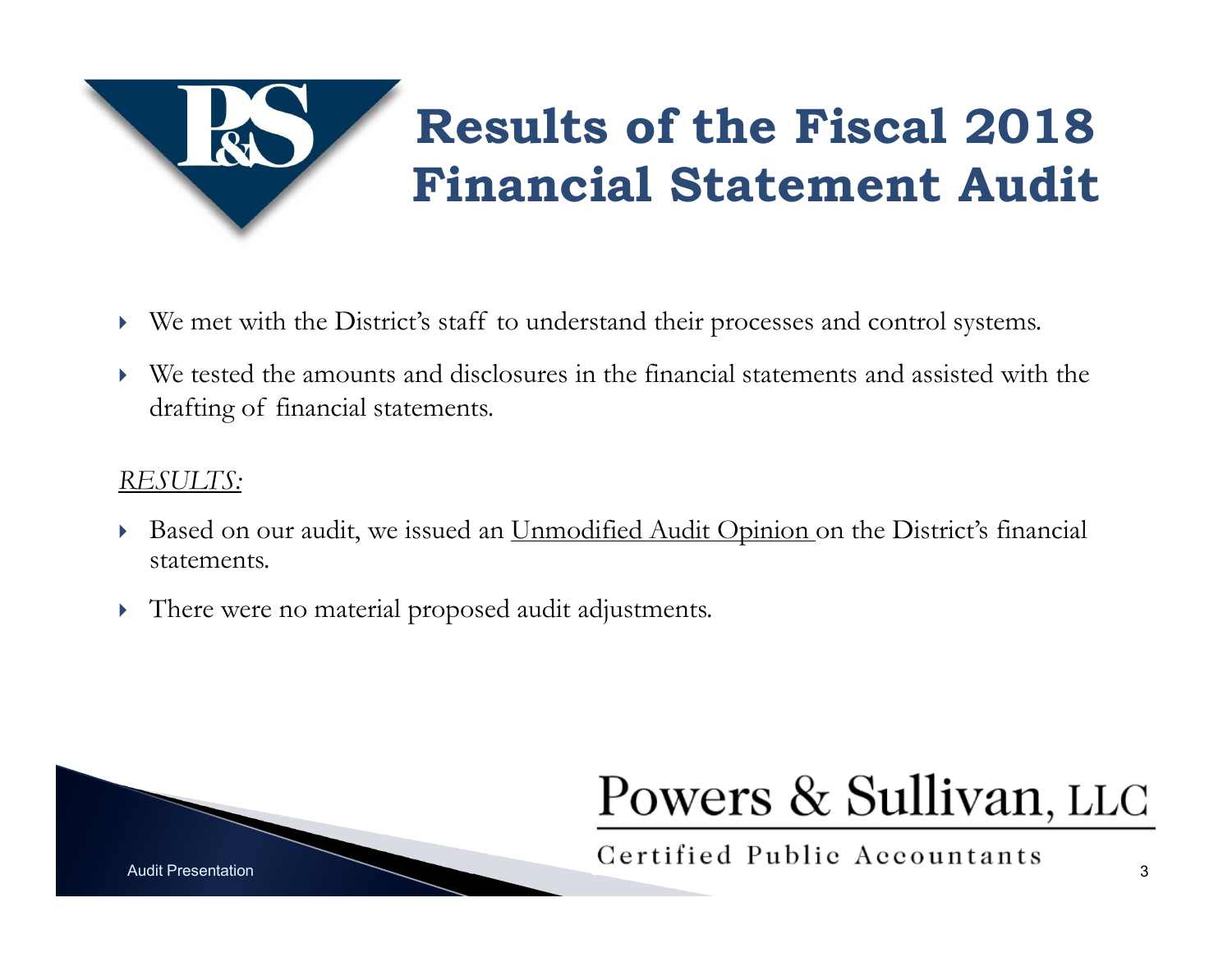

### **Management's Responsibilities**

As part of the audit process, management is responsible for the following:

- The fair presentation of the District's financial statements in accordance with U.S. GAAP;
- · Establishing and maintaining effective internal controls over financial reporting to ensure all significant transactions are properly reflected within the financial statements;
- Identifying and ensuring that the District complies with the laws and regulations applicable to its activities;
- Ε Making all financial records and related information available to P&S;
- Perform procedures to ensure the appropriate valuation of the District's assets and liabilities;
- Identify contingent liabilities of the District and ensure that they are assessed and appropriately reflected in the financial statements; and
- Adjusting the financial statements to correct material misstatements and affirming to the auditor in the representation letter that the effects of any uncorrected misstatements<br>aggregated by the auditor, if any, during the current engagement pertaining to the latest<br>period presented are immaterial, both individ

#### Powers & Sullivan, LLC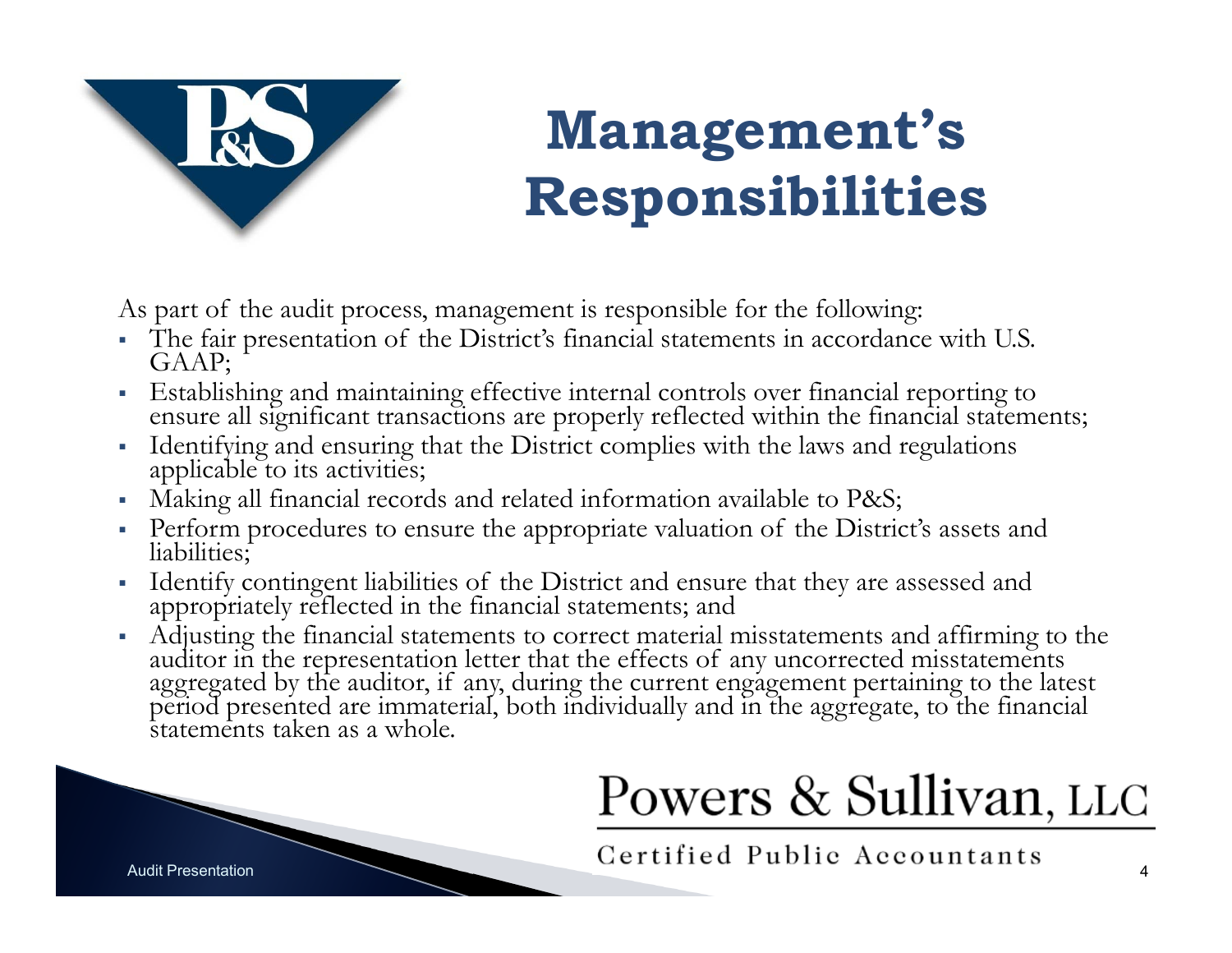

### **P&S Responsibilities**

- Our responsibility is to express an opinion on the District's financial statements;
- An audit includes obtaining an understanding of internal control sufficient to plan the audit and to determine the nature, timing and extent of audit procedures to be performed. An audit is not designed to provide assurance on internal control or to identify reportable conditions;
- We are responsible for ensuring that the School Committee is aware of any significant deficiencies and/or material weaknesses; and
- Our responsibility is to communicate those matters that have come to our attention as a result of the performance of our audit.
- The financial statements and other materials were discussed in detail with the Assistant Superintendent of Finance and Administration, the Director of Accounting and Payroll, and the District Treasurer.



### Powers & Sullivan, LLC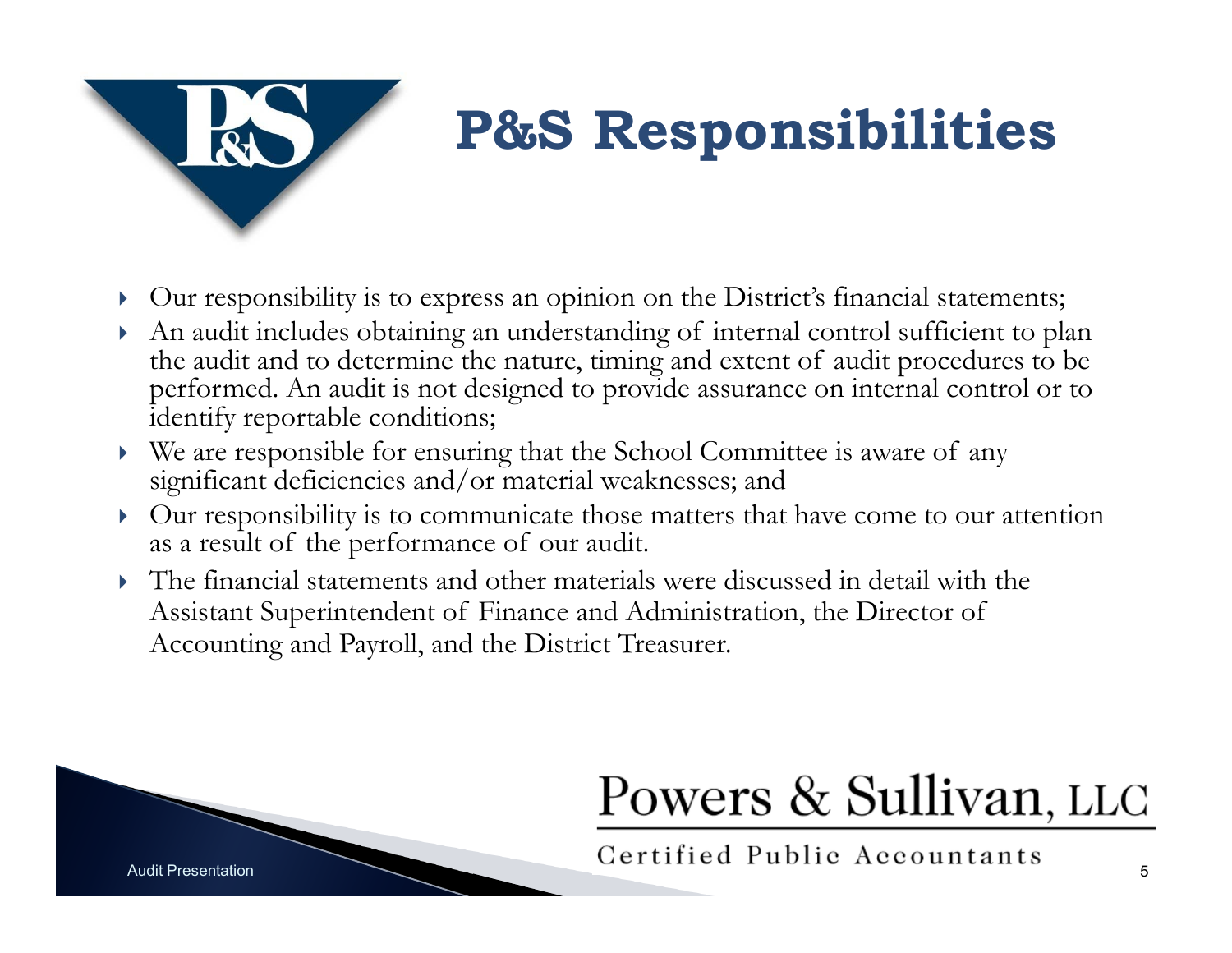

#### **General Fund – Fund Balance**

- General fund fund balance totaled \$1.8 million.
- Reservations against fund balance:
	- Encumbrances totaling \$304,000.
		- Represents open purchase orders as of June 30.
	- E&D voted to fund fiscal 2019 appropriations totaled \$347,000.
- $\blacktriangleright$ Unassigned fund balance totaled \$1.1 million.

#### Powers & Sullivan, LLC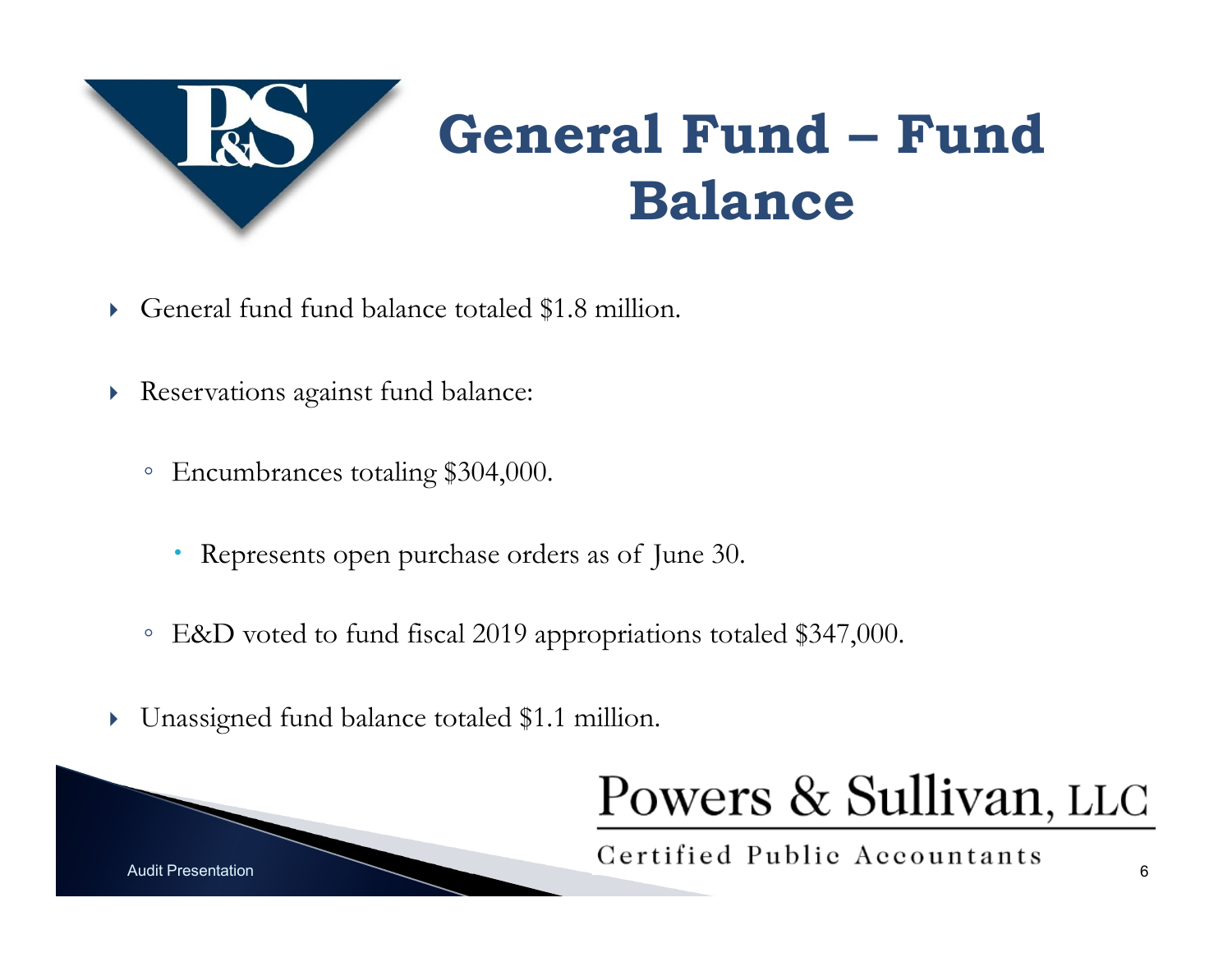

### **General Fund –Operations**

- $\blacktriangleright$  Actual revenues exceeded the budget by \$164,000. This was primarily due to Chapter 70 State Aid, and Medicaid reimbursements.
- Þ Actual expenditures were \$24,000 less than budgeted. Approximately \$18,000 relates to instructional services and \$2,000 relates to programs with other districts.
- $\blacktriangleright$ \$26,000 of transportation aid closed out to the general fund.
- Þ \$569,000 of E&D was used to balance the operating budget.
- Þ Overall, this resulted in a \$342,000 decrease in fund balance.



#### Powers & Sullivan, LLC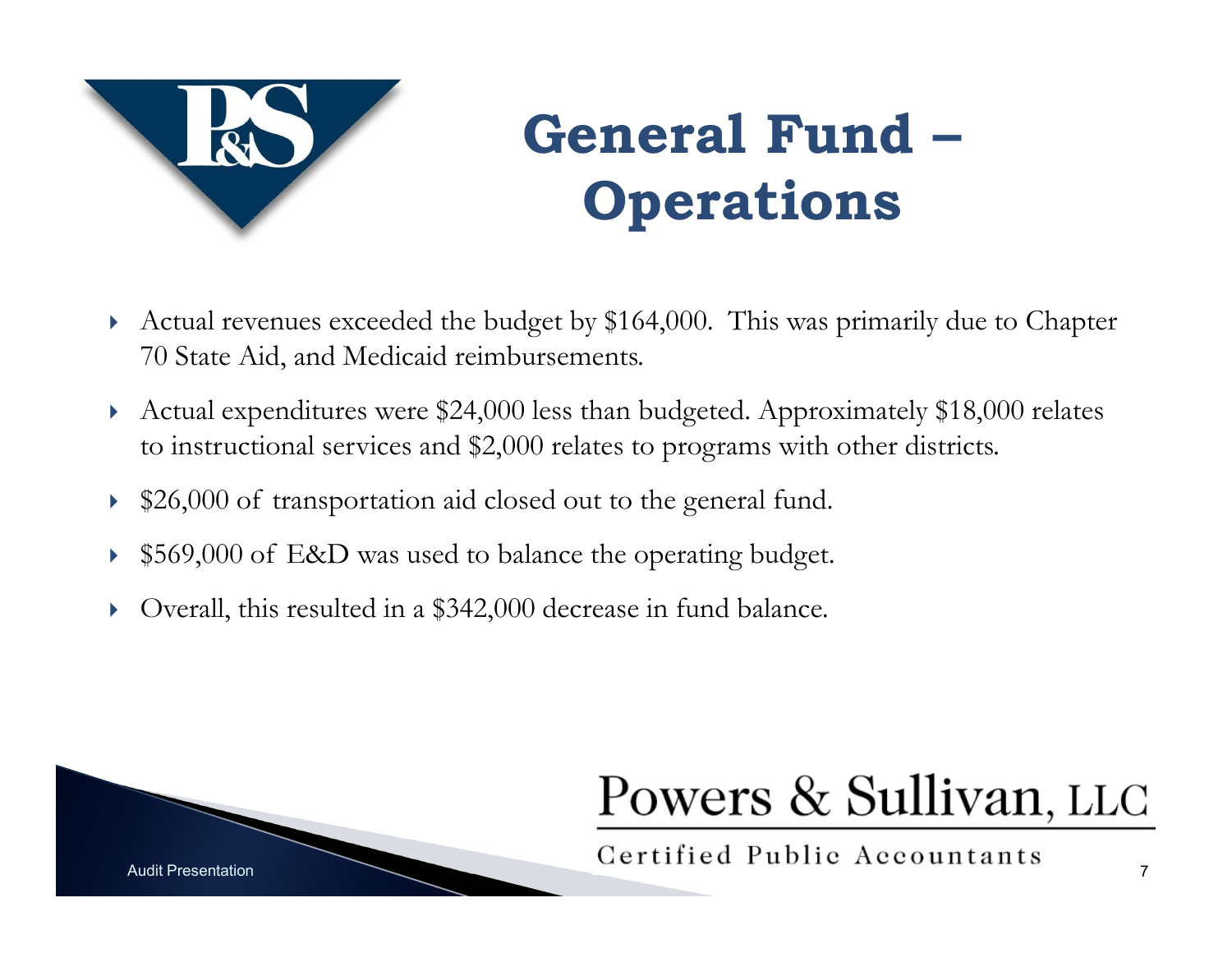

- Subject to Department of Revenue review and approval.
- Þ Can be appropriated for any valid school purpose.
- Þ Excess & Deficiency was submitted to the DOR on 10/4/18 for certification and is estimated to total \$1.1 million.
- $\blacktriangleright$  Statute allows the District to maintain a balance not to exceed 5% of subsequent years budget.
- $\blacktriangleright$ Any excess is required to be returned to member Town's.
- Þ The estimated balance is expected to be approximately \$510,000 under the 5% DOR limit and \$147,000 over the 3% limit established by School Committee policy.

#### Powers & Sullivan, LLC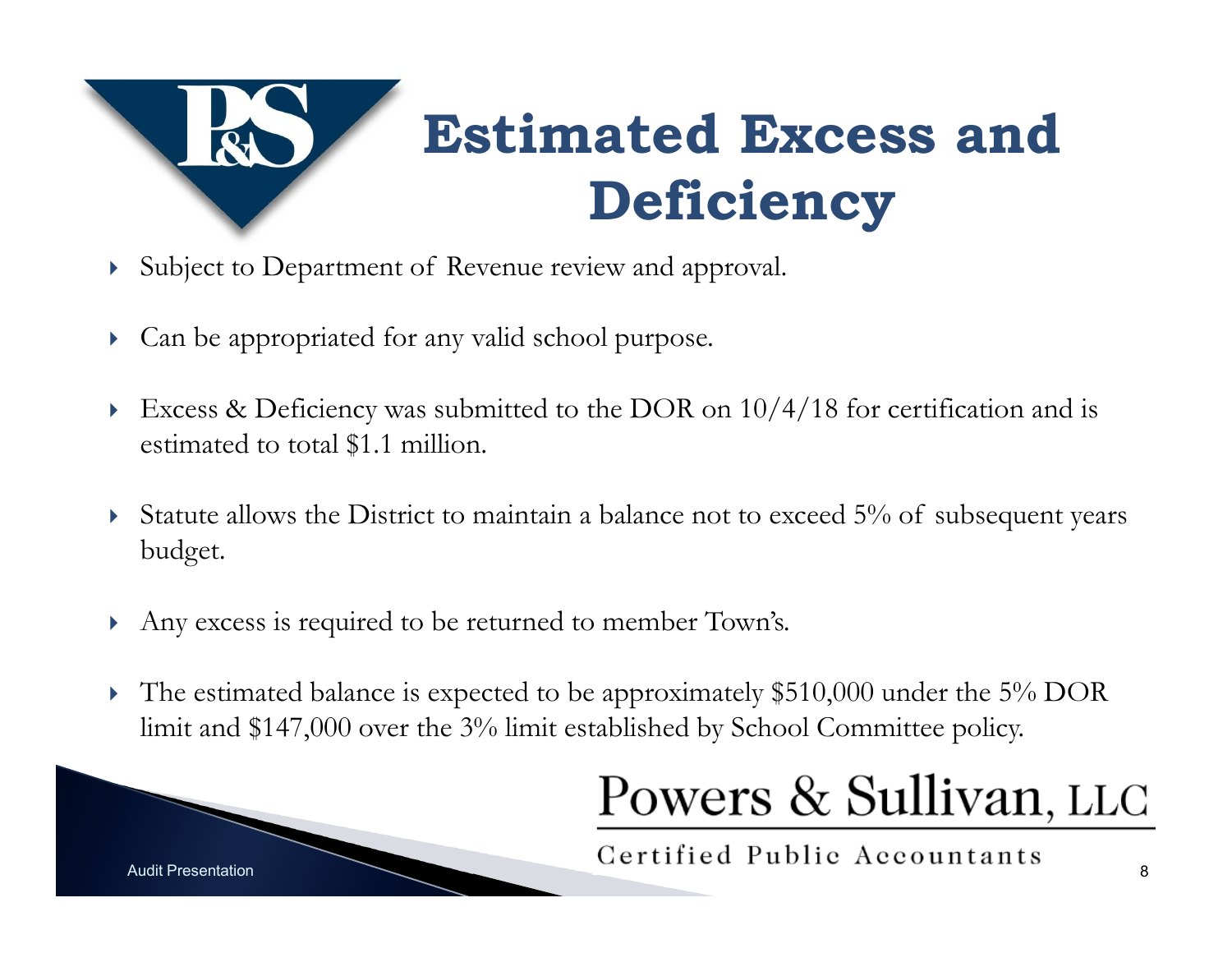

### **OPEB and Pension Liabilities**

- ▶ The District implemented *GASB 75 Accounting and Financial Reporting for Postemployment Benefits Other Than Pensions* in 2018. The implementation of this standard required different methods and assumptions for determining the total OPEB liability as well as updated footnote disclosures and required supplementary information schedules.
	- The net OPEB liability as of June 30, 2017, totaled \$19.4 million reported under GASB 45 and was revised to \$27.8 million under GASB 75. An increase of \$8.4 million.
		- This increase is mainly due to GASB 75 requiring the immediate recognition of the OPEB liability vs. GASB 45 requiring the recognition of the OPEB liability over 30 years.
		- $\bullet$ Also contributing to the increase was a decrease in the discount rate from 3.5% to 3.25%

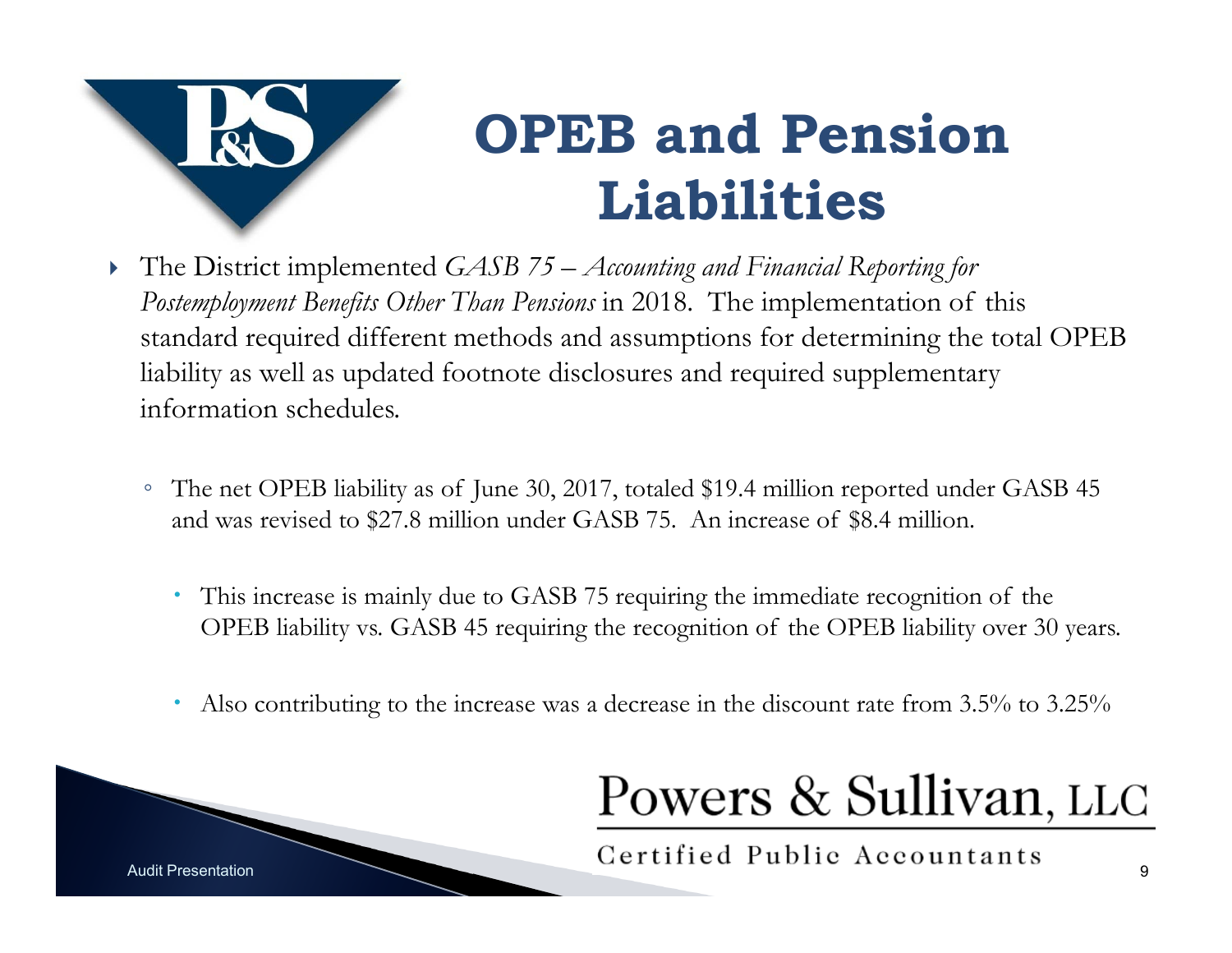# **OPEB and Pension Liabilities (continued)**

- The net OPEB liability totaled \$35 million as of June 30, 2018, an increase of \$7.1 million from the revised prior year balance of \$27.8 million.
	- $\bullet$  \$5.6 million of this increase is attributable to premium increases and updated teacher retirement assumptions (increasing the liability by \$5 million).
	- $\bullet$ Changes of assumptions increased the liability by another \$1.4 million.
- The net pension liability totaled \$10.5 million, a decrease of \$400,000 from the prior year. This liability relates to employees that are part of the Essex Regional Retirement System. Teachers and eligible administrators are enrolled in the Massachusetts Teachers Retirement System, in which the pension liability is funded by the Commonwealth.

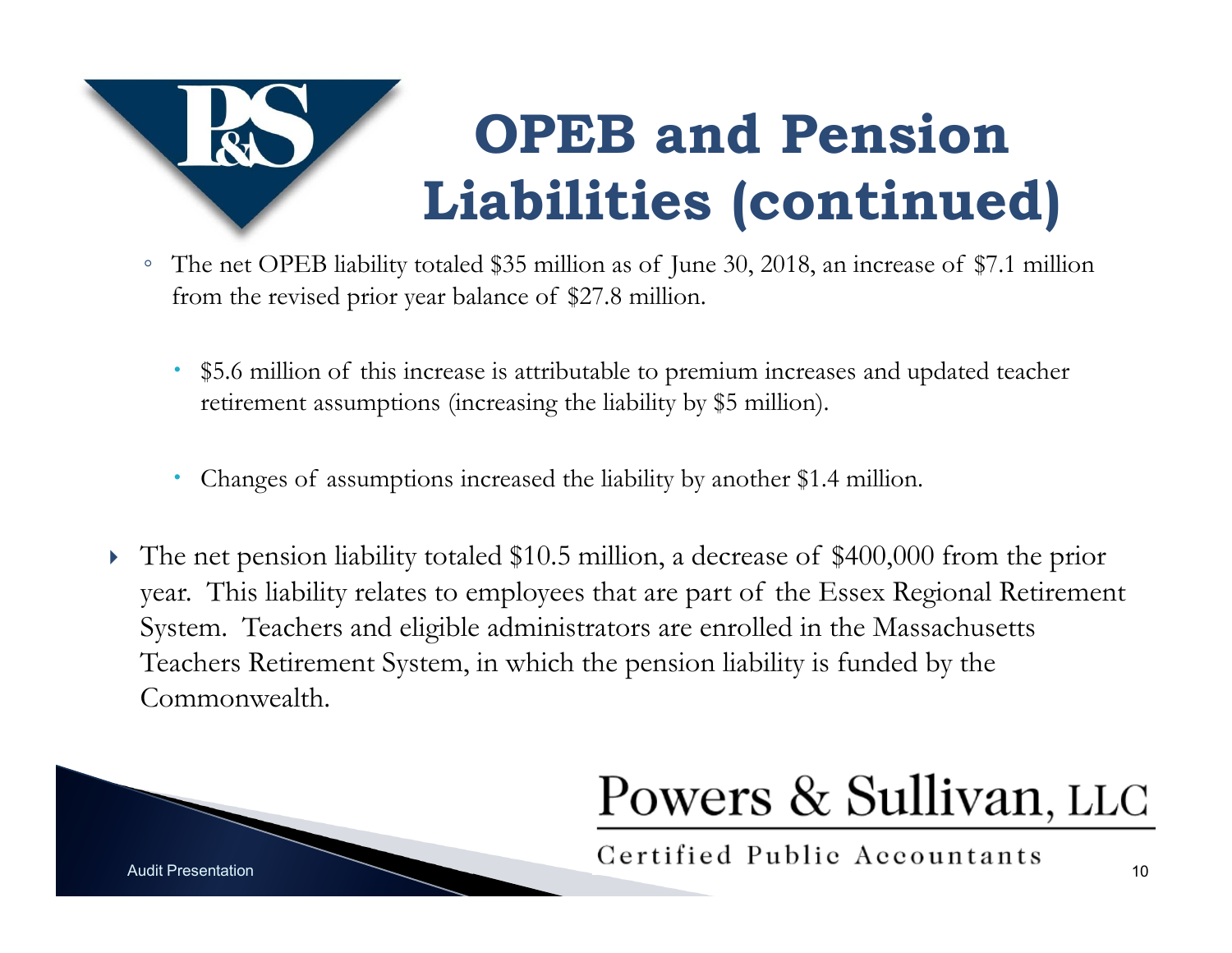

#### **Management Letter**

The current year management letter does not include any comments that we consider to be Material Weaknesses or Significant Deficiencies; however the following informational comment has been included:

- ▶ Documentation of internal controls
	- In December 2013, the U.S. Office of Management and Budget (OMB) issued Uniform Administrative Requirements, Cost Principles, and Audit Requirements of Federal Awards (Uniform Guidance) in an effort to (1) streamline guidance for federal awards while easing the administrative burden and (2) to strengthen oversight over the expenditures of federal funds and to reduce the risks of waste, fraud and abuse. In accordance with the Uniform Guidance, non-federal entities must establish and maintain effective internal control over the federal award in compliance with Federal statutes, regulations, and the terms and conditions of the Federal award. These internal controls should be in accordance with guidance in "Standards for Internal Control in the Federal Government" issued by the Comptroller General of the United States (the Green Book) or the "Internal Control Integrated Framework" issued by the Committee of Sponsoring Organizations of the Treadway Commission (COSO).
	- We recommend that management document and evaluate the system of internal controls over Federal Awards by utilizing the COSO Internal Control Framework.
	- In FY18, District Federal Awards totaled \$681,000.

#### Powers & Sullivan, LLC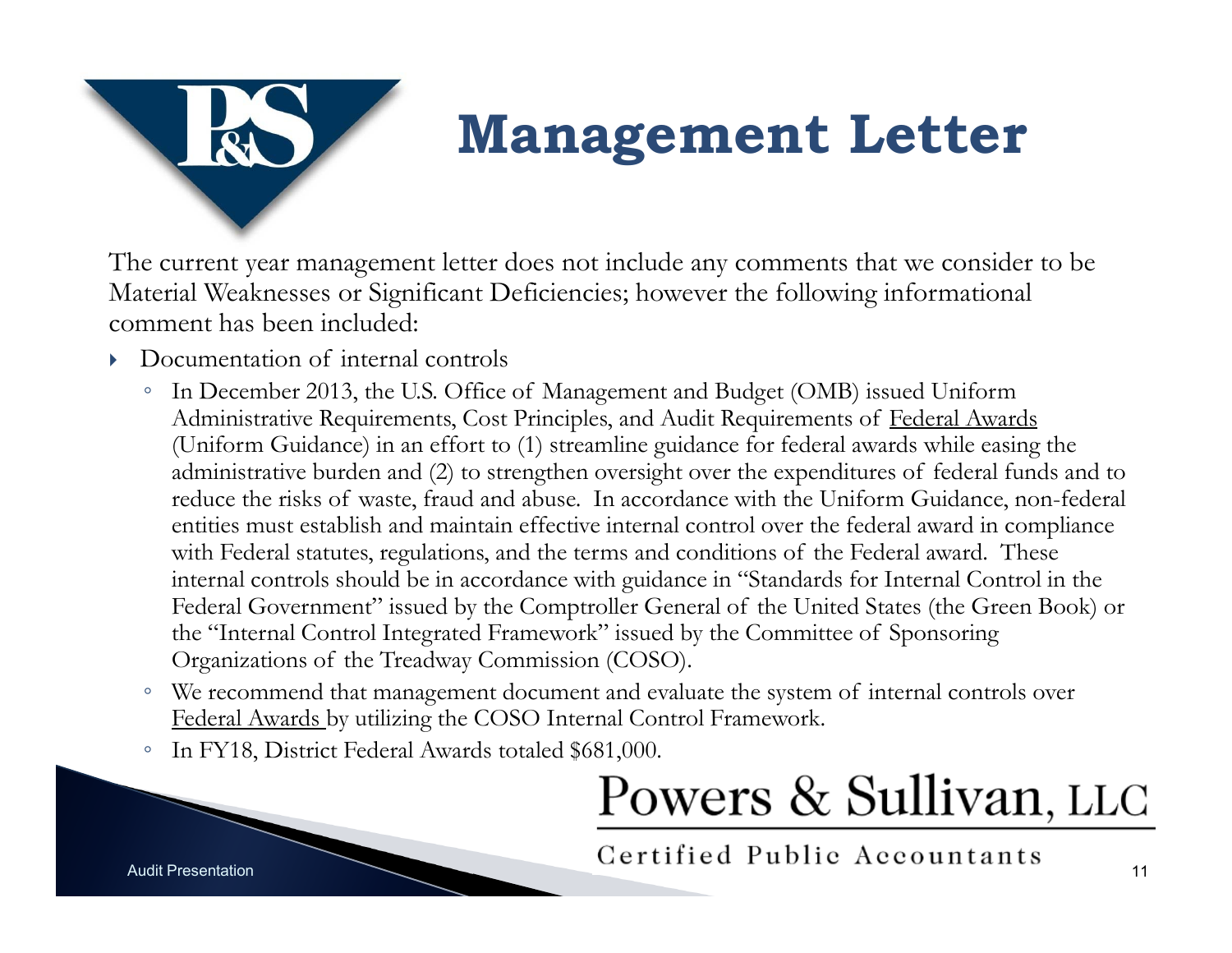

#### Questions?

#### Thank You

#### Powers & Sullivan, LLC

Audit Presentation Certified Public Accountants 12